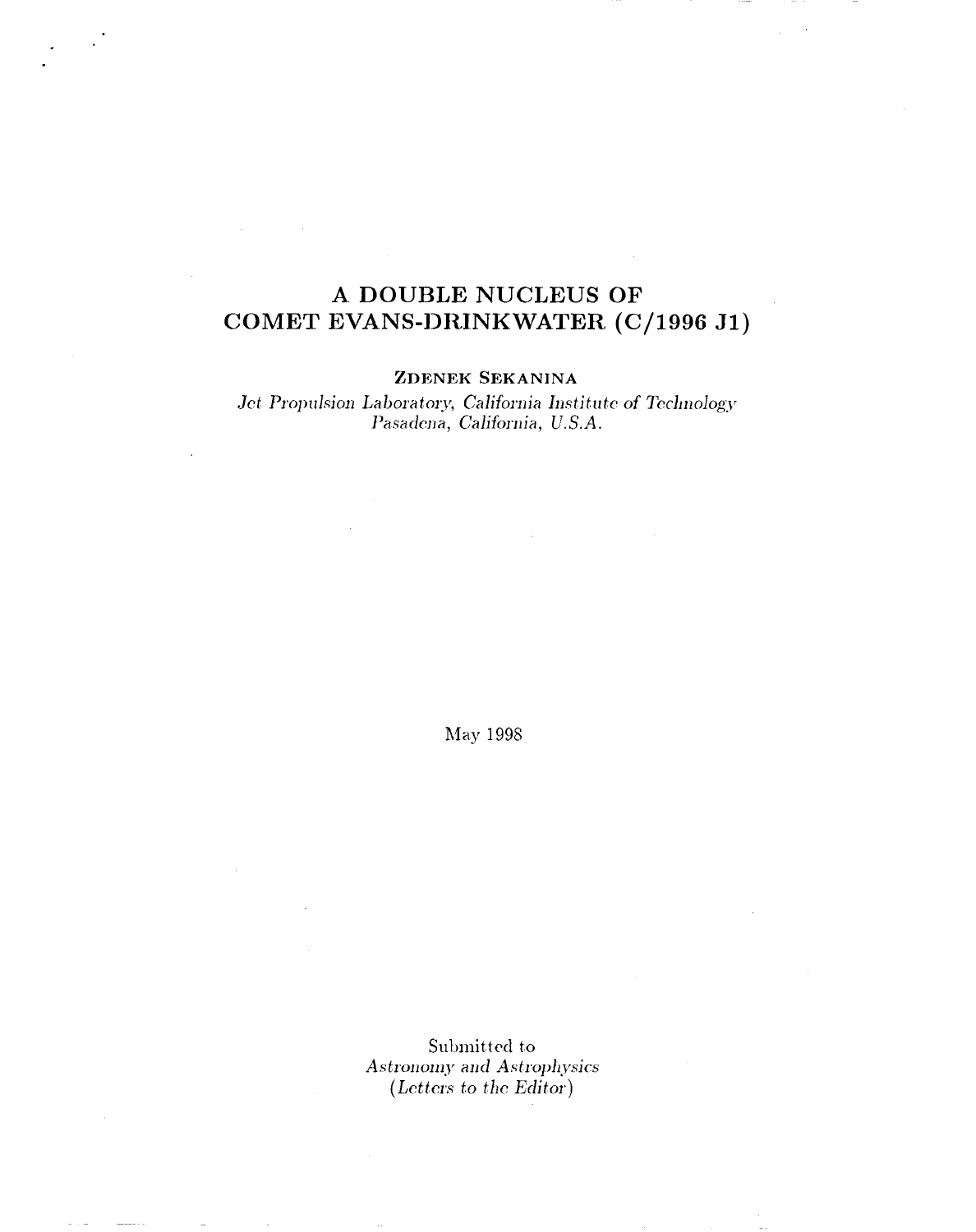Your thesaurus codes are:  $|$  ASTROPHYSICS I07.03.1

**ASTRONOMY** AND 18.5.1998

# **A Double Nucleus of Comet Evans-Drinkwater (C/1996 Jl)**

-———.—— I

**ZDENEK SEKANINA**

Jet Propulsion Laboratory, California Institute of Technology, 4800 Oak Grove Drive, Pasadena, CA 91109, U.S.A.

.——— —

\_—.—\_\_\_\_

May 18, 1998

4 . .

> Abstract. 'The nucleus of comet C/1996 **Jl,** whose duplicity was first detected in early May 1997,  $\sim$ 4 months after perihelion, is found to have split nontidally  $\sim70$  days before perihelion at 1.65 AU from the Sun, The secondary nucleus, discovered when in outburst and subsequently observed for  $8\frac{1}{2}$  months, had separated from the primary nucleus at a rate of 1.7 m/s and drifted away from it with a radial nongravitational deceleration of  $\sim$ 31 x 10<sup>-5</sup> the Sun's attraction, typical for the short-lived companions. At the time of splitting, this dynamically new comet was near conjunction with the Sun and therefore unobservable from Earth. In late 1997 and early 1998, when last seen, the companion was  $\gtrsim 100$  times fainter relative to the primary component than it had been when first reported.

> Key words: comet Evans-Drinkwater -- double nucleus -nontidal splitting  $-$  brightness variations  $-$  new comets

#### 1. **Introduction**

Although comet Evans-Drinkwater had been discovered on May 10, 1996 (McNaught 1996), the duplicity of its nucleus was first detected almost exactly one year later, on May 5, 1997. At that time, J. Kobayashi noticed that component A, a bright condensation of total magnitude 9.8, was accompanied by component B, whose total magnitude was 12.9 (Nakano 1997). From the better fit to the available orbit, the fainter component B was immediately identified by Nakano as the principal mass.

A few days later, this identity was independently confirmed by Sekanina's (1997a) finding that, with respect to nucleus B, nucleus A was subjected to a radial nongravitational deceleration of an estimated 0.0003 the Sun's attraction. It was shown long ago (Sekanina 1982a) that, invariably, a deceleration is the signature of a less enduring (and, presumably, less massive) nuclear fragment. An interesting – although possibly fortuitous – circumstance is a nearly perfect correspondence between the reported

Send oflprint *requests b:* Zdenek Sekanina

magnitude of component B and the magnitude predicted for the time (Marsden et al. 1997) from preperihelion observations made almost one year earlier, The obvious inference is that the companion  $-$  component  $A -$  was caught by Kobayashi in the middle of a major outburst (Sec. 3).

#### 2. **Relative Motions of the Nuclei**

A total of 124 positions of nucleus A with respect to B has been collected from the available astrometric data, covering a period of time from May 5, 1997 to Jan. 23, 1998, or  $\sim$ 8 $\frac{1}{2}$  months. The major contributors were Gajdos et al. (1997, 1998), Sugie (1997), Yamanishi et al. (1997, 1998), and Nakamura (1997, 1998). Positional data were likewise reported by Kojima (1997), by Kobayashi (1997), by Manta and Cavagna (1997), by Holvorcem (1997), by Hergenrother and Spahr  $(1997)$ , and by Pravec and Sarounová (1997). The maximum angular separation between the two components, about 3 arcmin, occurred in October 1997.

Analysis of the positional offsets has followed the standard technique for split comets. As described by Sekanina (1982a), this iterative least-squares differential-correction orbital procedure solves for up to five separation parameters: the time of splitting,  $t_{split}$ ; three components of the separation velocity *Vtotal* in the cardinal directions; and the companion's relative radial nongravitational deceleration,  $\gamma$ . The separation-velocity components in the directions referred to the plane of the parent comet's heliocentric orbit are, respectively, the radial (away from the Sun), transverse, and normal velocities,  $V_{\text{radial}}, V_{\text{transv}},$ and  $V_{\text{normal}}$ , in the right-handed RTN coordinate system. The deceleration is assumed to vary inversely as a square of heliocentric distance and is usually expressed in units of 10–5 the solar gravitational acceleration. The mutual gravitational attraction of the fragment nuclei is ignored.

Unless the comet experiences a grazing approach to a planet, the planetary perturbations can safely be neglected. The orbital elements by Nakano (1998), calculated for an osculating epoch of Dec. 23, 1996, have been used below, after they were precessed to equinox B1950.0. Because of the diffuse nature of the nuclear condensations, their astrometric positions are measured with a nontrivial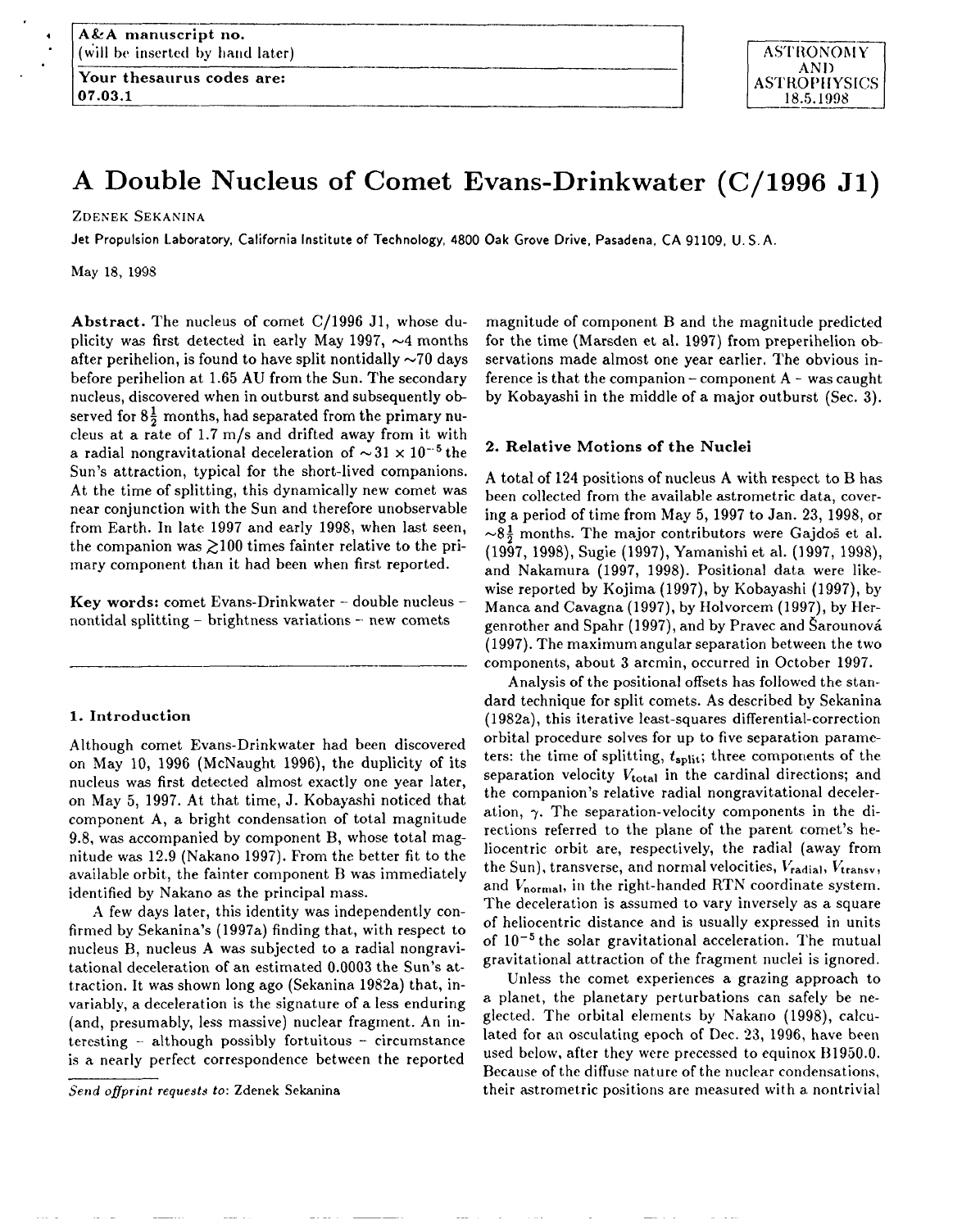| Parameter                                                                           | Rejection cutoff (arcsec)                                |                                                          |                                                          |                                                          |                                                          |                                                          |  |
|-------------------------------------------------------------------------------------|----------------------------------------------------------|----------------------------------------------------------|----------------------------------------------------------|----------------------------------------------------------|----------------------------------------------------------|----------------------------------------------------------|--|
|                                                                                     | 1.2                                                      | 1.0                                                      | 0.8                                                      | 0.6                                                      | 0.4                                                      | 0.2                                                      |  |
| Time of splitting<br>$t_{\text{split}}$ (days from<br>perihelion)<br>(date 1996 UT) | $-65.6 \pm 3.2$<br>Oct. 25.8                             | $-66.4 \pm 3.0$<br>Oct. 25.0                             | $-68.6 \pm 2.5$<br>Oct. 22.8                             | $-69.1 \pm 2.2$<br>Oct. 22.3                             | $-69.3 \pm 2.0$<br>Oct. 22.1                             | $-66.2 \pm 1.9$<br>Oct. 25.2                             |  |
| Separation velocity                                                                 |                                                          |                                                          |                                                          |                                                          |                                                          |                                                          |  |
| $V_{\text{total}}$ (m/s)                                                            | $1.76 \pm 0.24$                                          | $1.76 \pm 0.21$                                          | $1.67 \pm 0.15$                                          | $1.73 \pm 0.13$                                          | $1.67 \pm 0.11$                                          | $1.86 \pm 0.13$                                          |  |
| $V_{radial}$ (m/s)<br>$V_{\text{transv}}$ (m/s)<br>$V_{\text{normal}}(m/s)$         | $+1.41 \pm 0.29$<br>$+0.62 \pm 0.12$<br>$-0.85 \pm 0.04$ | $+1.35 \pm 0.27$<br>$+0.75 \pm 0.10$<br>$-0.84 \pm 0.04$ | $+1.13 \pm 0.22$<br>$+0.87 \pm 0.09$<br>$-0.87 \pm 0.04$ | $+1.09 \pm 0.19$<br>$+1.02 \pm 0.08$<br>$-0.88 \pm 0.03$ | $+1.04 \pm 0.18$<br>$+1.04 \pm 0.06$<br>$-0.80 \pm 0.03$ | $+1.30 \pm 0.17$<br>$+1.10 \pm 0.05$<br>$-0.76 \pm 0.02$ |  |
| Deceleration $\gamma$<br>(units of $10^{-5}$<br>solar attraction)                   | $33.8 \pm 0.7$                                           | $33.0 \pm 0.7$                                           | $32.3 \pm 0.6$                                           | $31.3 \pm 0.5$                                           | $31.2 \pm 0.4$                                           | $30.8 \pm 0.3$                                           |  |
| Mean residual<br>$(\text{arcsec})$                                                  | ±0.51                                                    | $\pm 0.45$                                               | $\pm 0.38$                                               | $\pm 0.33$                                               | $\pm 0.21$                                               | $\pm 0.11$                                               |  |
| Number of measured<br>pairs of offsets used                                         | 98                                                       | 87                                                       | 74                                                       | 63                                                       | 33                                                       | 13                                                       |  |
| Dates covered, 1997                                                                 | $5/5 - 12/31$                                            | $5/9 - 12/31$                                            | $5/9 - 12/31$                                            | $5/9 - 12/31$                                            | $5/17 - 12/31$                                           | $6/7 - 12/6$                                             |  |

Table 1. Separation parameters from solutions for varying rejection cutoffs (equinox B1950.0).

uncertainty, usually a fraction of 1 arcsec. It is therefore necessary to prescribe a rejection cutoff for the residuals of the offsets in right ascension and declination. In this investigation, the separation parameters were computed for six rejection cutoffs that vary from 1.2 arcsec down to  $0.2$  arcsec in steps of  $0.2$  arcsec.

The sets of separation parameters from the orbital solutions constrained by the six rejection cutoffs are listed in Table 1. The apparent, expected decrease in the nominal mean residual with decreasing rejection cutoff is diagnostically meaningless. On the contrary, an excessively tight rejection cutoff requires that most observations be discarded (e.g.,  $90\%$  for a cutoff of 0.2 arcsec), including many at either end of the time span covered, thus shortening the orbital arc to be used in the computations and leading necessarily to inferior solutions. In truth, the most constraining rejection cutoff is yielded by its minimum value that is expressed in terms of the standard deviation  $\sigma$  of a fitted Gaussian distribution law.

A discriminating search criterion can appropriately be formulated on the basis of a simple consideration that follows. Let  $z \equiv o-c$  be the residual between the observed value an offset of nucleus A from nucleus B and its value calculated from a given solution. Let  $z_c$  be the absolute value of an intrinsic rejection cutoff. Since the offset residuals for each solution's output are given to 0.01 arcsec, the intrinsic rejection cutoff equals its nominal value (as listed in Table 1)  $+$  0.005 arcsec. Similarly, the intrinsic number  $\nu$  of the offset residuals equals to  $2N+1$ , where N is the number of pairs of offsets. The unity is the most likely correction that, for a continuous distribution, expresses the fact that N pairs of offsets do satisfy the rejection cutoff, but  $N+1$  do not. Since, for a Gaussian distribution,  $d\nu \sim \exp(-\frac{1}{2}z^2/\sigma^2) dz$  and since  $-z_c \le z \le +z_c$ , then

$$
\nu = C \int_{-z_c}^{+z_c} \exp\left(-\frac{z^2}{2\sigma^2}\right) dz = \sqrt{2\pi} C \sigma \operatorname{erf}(\zeta_c),\tag{1}
$$

where C is a constant of proportionality,  $\zeta_c$  is defined by

$$
\zeta_{\rm c} = \frac{z_{\rm c}}{\sigma \sqrt{2}},\tag{2}
$$

and erf is the normalized error function,

$$
\operatorname{erf}(x) = \frac{2}{\sqrt{\pi}} \int_0^x e^{-t^2} dt. \tag{3}
$$

Since, furthermore, the squares of residuals summed up over the  $N$  pairs of offsets can be expressed as

$$
\sum (\sigma - c)^2 = C \int_{-z_c}^{+z_c} z^2 \exp\left(-\frac{z^2}{2\sigma^2}\right) dz
$$
  
=  $2\sqrt{2}C\sigma^3 \left[\frac{1}{2}\sqrt{\pi} \operatorname{erf}(\zeta_c) - \zeta_c e^{-\zeta_c^2}\right],$  (4)

a ratio  $\frac{1}{\nu z^2} \sum (\sigma - c)^2 \equiv F$  can be written in the form

$$
F = \frac{1}{2\zeta_c^2} \left[ 1 - \frac{2}{\sqrt{\pi}} \frac{\zeta_c}{\text{erf}(\zeta_c)} e^{-\zeta_c^2} \right]. \tag{5}
$$

It can be shown that  $F$  is a monotonically decreasing function of  $\zeta_c$ , with  $\lim_{\zeta_c \to 0} F = \frac{1}{3}$  and  $\lim_{\zeta_c \to \infty} F = 0$ . Since, for each solution,  $F$  is expressible solely in terms of the quality-of-fit data, Eqs. (2) and (5) can be used to find  $z_c/\sigma$ , the quantity of interest here, from this information.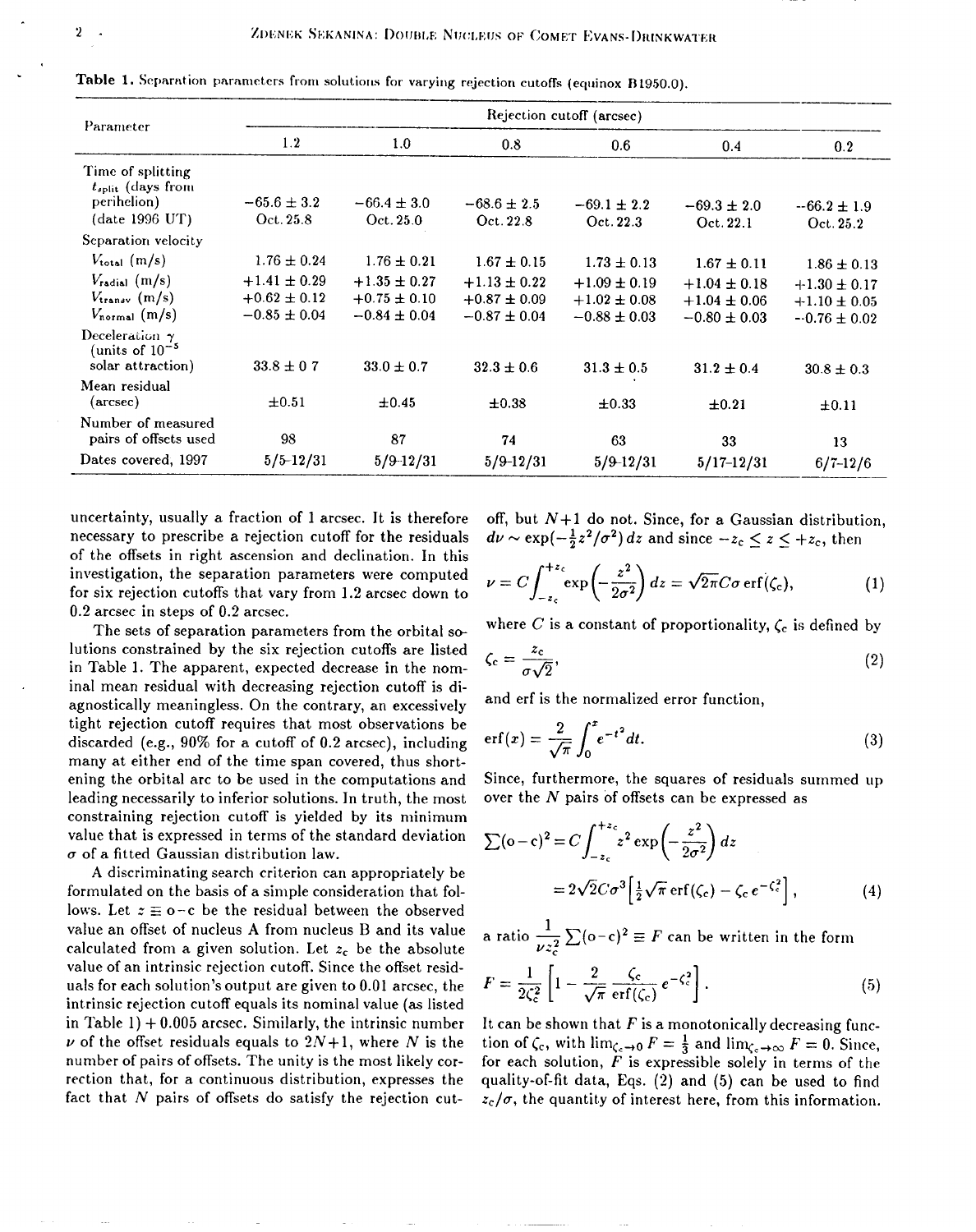



Fig. 1. Motion of nucleus A relative to nucleus B of comet Evans-Drinkwater in projection onto the plane of the sky (equinox B1950.0). The large circle is the fixed location of nucleus B, the smaller circles are the 63 measured positions of nucleus A that have been used in the solution with the assumed rejection cutoff of 0.6 arcsec. The curve represents this solution. The tick marks indicate the calculated positions of nucleus A at the standard 40-day epochs between December 1996 and January 1998.

Table 2. Comparison of the solutions

| Rejection cutoff (arcsec) |                           | No. of             | Sum                                                             |            |                       |
|---------------------------|---------------------------|--------------------|-----------------------------------------------------------------|------------|-----------------------|
| nominal                   | intrinsic, z <sub>c</sub> | $\boldsymbol{\nu}$ | offsets, $\Sigma(\text{o}-\text{c})^2$<br>$(\mathrm{arcsec}^2)$ | Ratio<br>F | Ratio<br>$z_c/\sigma$ |
| 1.2                       | 1.205                     | 197                | 50.5715                                                         | 0.1768     | 2.166                 |
| 1.0                       | 1.005                     | 175                | 34.6230                                                         | 0.1959     | 1.976                 |
| 0.8                       | 0.805                     | 149                | 20.9932                                                         | 0.2174     | 1.769                 |
| 0.6                       | 0.605                     | 127                | 13.2861                                                         | 0.2858     | 1.065                 |
| 0.4                       | 0.405                     | 67                 | 2.6748                                                          | 0.2434     | 1.517                 |
| 0.2                       | 0.205                     | 13                 | 0.2662                                                          | 0.2346     | 1.603                 |

Table 2 compares the six solutions in terms of  $z_c/\sigma$ . It is apparent that the Gaussian-law condition  $0 \leq F \leq \frac{1}{3}$ is satisfied by each of the tabulated values of  $F$  and that the most constraining rejection cutoffs are near 0.6 arcsec. The standard deviation of the Gaussian function amounts then to  $\pm 0.57$  arcsec, or about 1.7 times the mean residual listed in Table 1. Inspection of the actual distribution of the relevant offset residuals has confirmed that within  $\pm 0.6$  arcsec they have indeed been fitted most satisfactorily by the Gaussian law; for larger residuals, the distribution rapidly becomes distinctly non-Gaussian. The author is satisfied that the solution with the rejection cutoff of 0.6 arcsec offers a high-quality set of parametric values, probably the best achievable one under the circumstances.

The magnitude of the nongravitational deceleration classifies nucleus A as a typical *short-lived* companion. even though its calculated endurance (cf. Sekanina 1982a for the definition) of 109 equivalent days is more than twice the expected value for its minimum lifetime.

The excellent match to the measured offsets of nucleus A is apparent from Fig. 1, which also shows the computed motion of the companion prior to its discovery. Unfortunately, the comet's appearance at the time of splitting will never be known, as the object was then only  $\sim 20^{\circ}$  from the Sun, heading for conjunction with it on Feb. 10, 1997. 6 weeks after perihelion. In fact, the comet was not at all observed between July 18, 1996 and May 5, 1997. Even though its perihelion distance was 1.3 AU, it was never seen at heliocentric distances under 2.2 AU!

#### 3. Remarks on Physical Behavior, and Conclusions

Following the major outburst of the companion, its rapid fading relative to the primary was the most prominent systematic change in the comet's physical behavior. One month after the outburst, the two components were of nearly equal brightness, and several months after another. minor flare-up, component A became some 2 magnitudes fainter than B. The magnitude differences, obtained mostly from the same sources as the positional offsets, are presented in Fig. 2. On the whole, a fading of component A by a factor of  $\sim 100$  or more relative to component B is apparent on a time scale of seven or so months.

The comet's light curve, based on a set of selected observations, is shown in Fig. 3. Judging from the preperihelion magnitudes, reported by Hale and Nakamura (1996) and Luethen (1997) and reduced to a consistent system of visual magnitudes, the comet was then brightening steadily, its intrinsic brightness varying inversely as about a cube of heliocentric distance. Only very few magnitude estimates of the comet as a whole are available from the

3